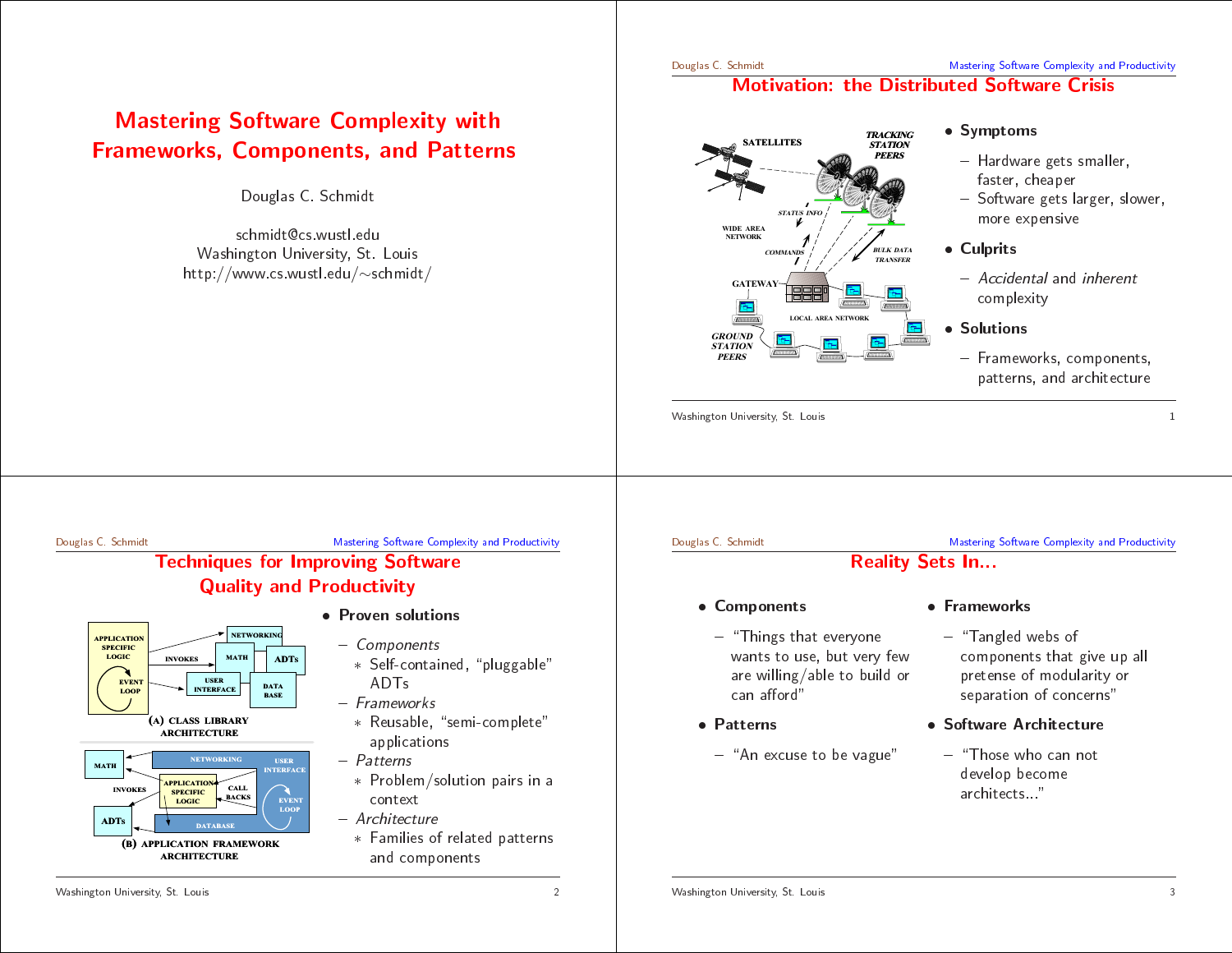

Washington University, St. Louis 6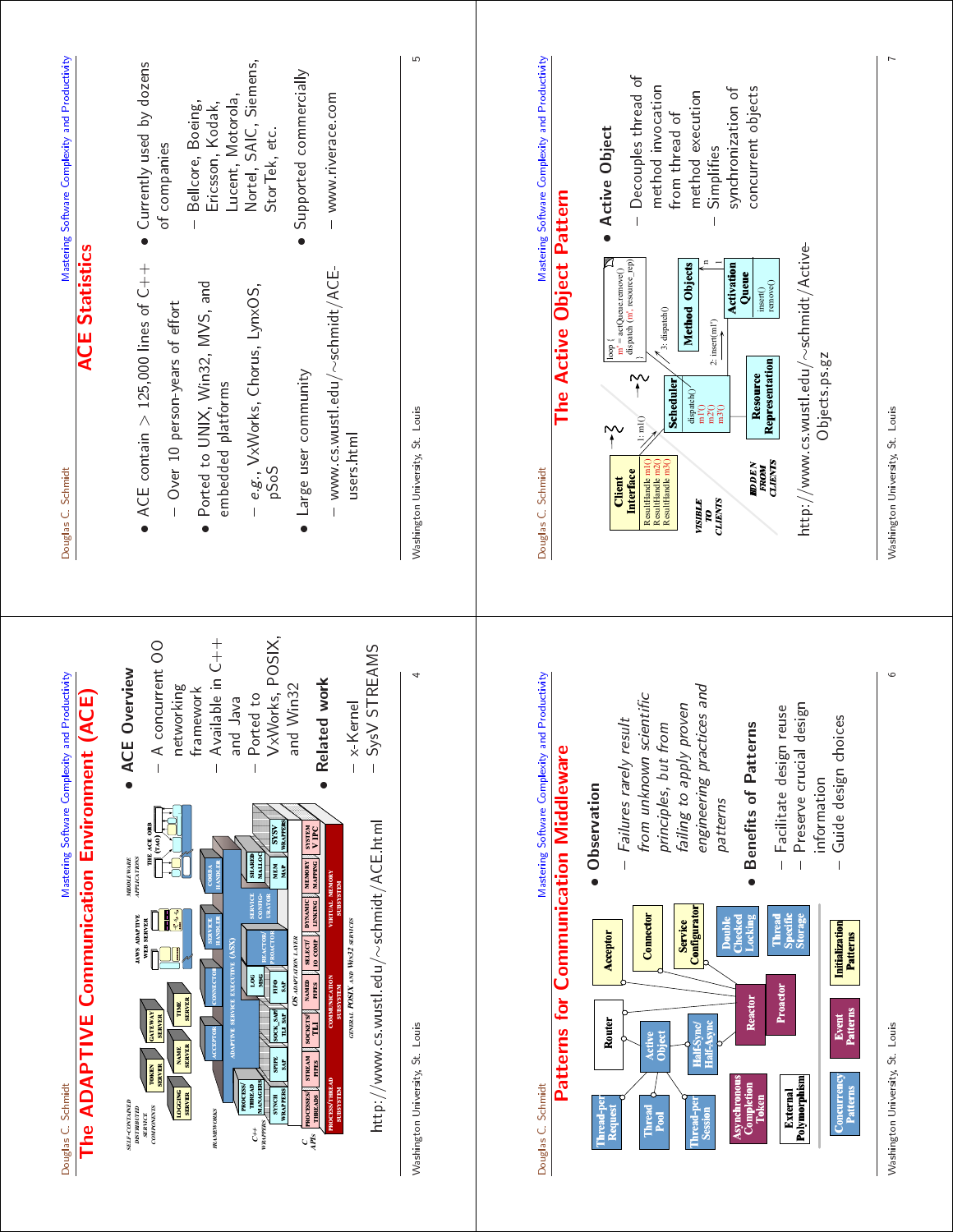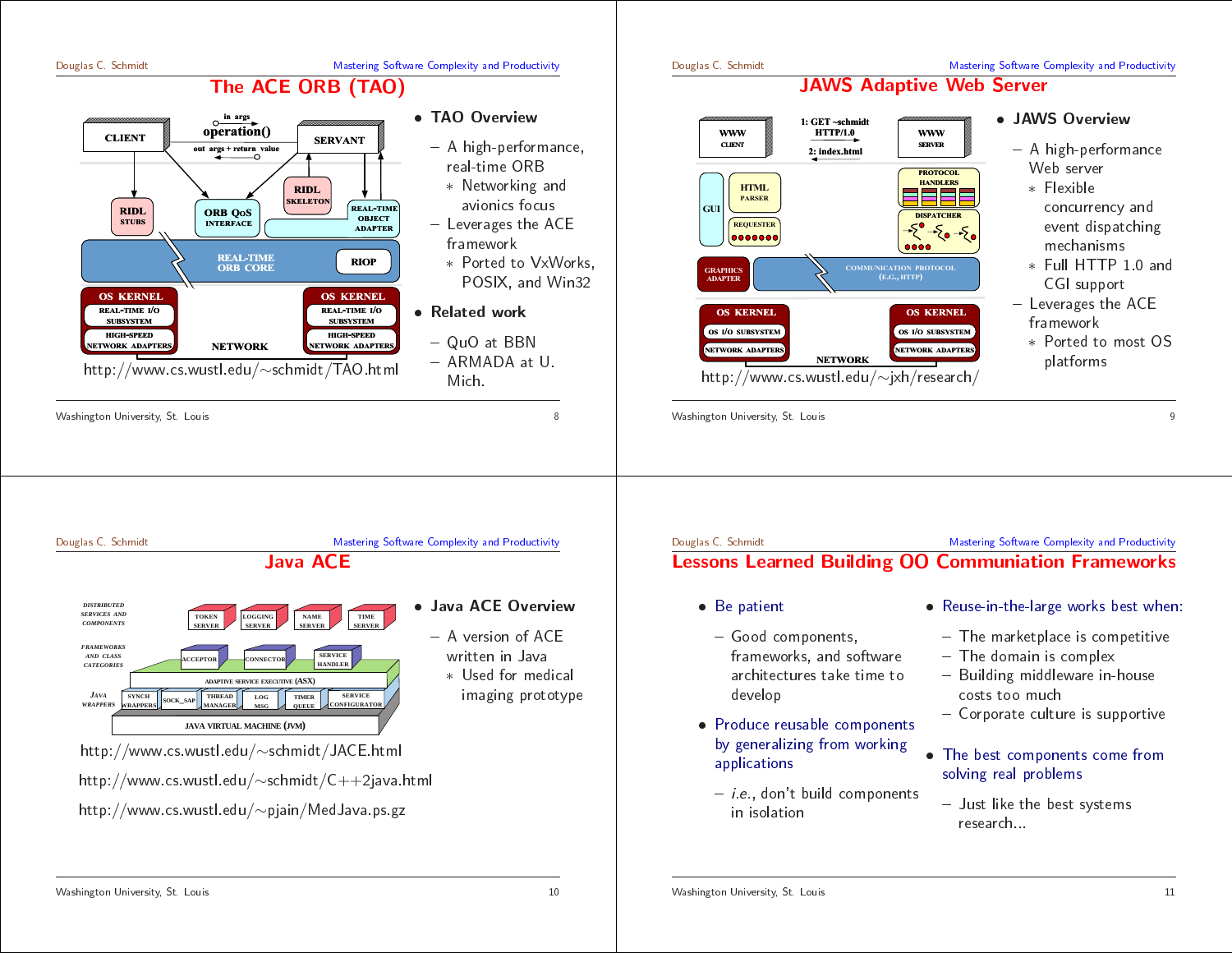| Mastering Software Complexity and Productivity                                                  |
|-------------------------------------------------------------------------------------------------|
| The Bad News                                                                                    |
| Lack of breadth                                                                                 |
| e.g., focus is mostly on a few areas (GUIs)                                                     |
| Lack of component integration                                                                   |
| e.g., incompatible event loops, name space pollution, non-robust tools                          |
| · Lack of education                                                                             |
| e.g., most universities don't teach software skills                                             |
| • Lack of experience and training                                                               |
| e.g., developers rarely apply component principles to their code                                |
| • Lack of standardized semantics                                                                |
| e.g., design patterns                                                                           |
| Washington University, St Louis                                                                 |
| Mastering Software Complexity and Productivity                                                  |
|                                                                                                 |
| <b>Towards a Product-Oriented Process</b>                                                       |
|                                                                                                 |
| Emphasize reverse-engineering<br>tools<br>$\bullet$<br>Develop complex systems<br>incrementally |
|                                                                                                 |
| $-e.g.,$ auto-generate<br>documentation<br>- Rather than sequentially                           |
| Emphasize qualitative reviews                                                                   |
| · Invest in continuous education<br>and training<br>e.g., use systematic                        |
| Components and<br>design/code inspections                                                       |
| frameworks are only as                                                                          |
| good as the people who<br>build and use them                                                    |
|                                                                                                 |
| Washington University, St Louis                                                                 |
|                                                                                                 |
|                                                                                                 |
|                                                                                                 |